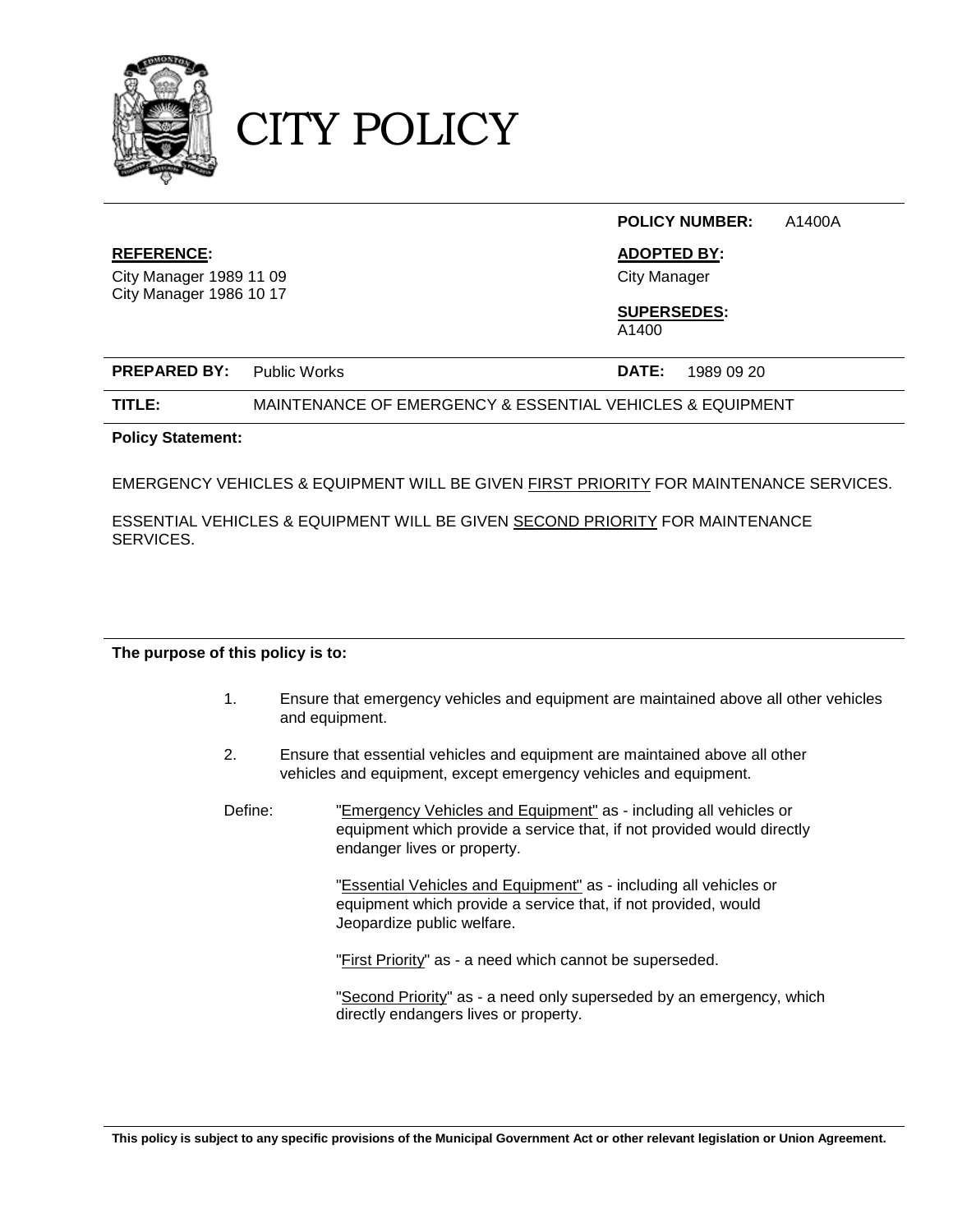

# CITY PROCEDURE

|                   |                                                           | <b>POLICY NUMBER:</b>  | A1400A     |
|-------------------|-----------------------------------------------------------|------------------------|------------|
| <b>AUTHORITY:</b> | City Manager                                              | <b>EFFECTIVE DATE:</b> | 1989 11 09 |
| TITLE:            | MAINTENANCE OF EMERGENCY & ESSENTIAL VEHICLES & EQUIPMENT |                        |            |

**PAGE:** 1 of 1

- 1. DEFINITIONS (See also Policy Page)
	- 1.01 Routine Vehicles and Equipment as all other vehicles and equipment.
- 2. RESPONSIBILITIES
	- 2.01 All Department Heads to prepare a list on the priority form Attachment I of all vehicles and equipment as being emergency or essential.
	- 2.02 General Manager Public Works to ensure that maintenance of emergency and essential vehicles and equipment is administered in accordance to this policy.

#### 3. PROCEDURES

3.01 Completion of Attachment I

In completion of Attachment I, Department Heads shall indicate priorities, for the existing fleet and for additional units, on an as requested basis with an annual update provided in September.

Until a revision is submitted, vehicles and equipment, purchased as replacements, will assume the same priority as the unit(s) replaced.

3.02 Vehicles/Equipment Maintenance Services

Public Works' Mobile Equipment Services Branch provides all emergency and essential vehicles and equipment maintenance services and administers this policy as follows:

- (a) Each Repair Facility Supervisor shall ensure that all emergency vehicles and equipment are repaired above all other vehicles and equipment. He shall also ensure that all essential vehicles and equipment are repaired above all other vehicles and equipment excepting those designated as emergency vehicles and equipment.
- (b) The Directors of Repair Facilities shall ensure that all seasonal emergency and essential vehicles and equipment are prepared for use above all other vehicles and equipment.
- (c) The Manager of Mobile Equipment Services Branch shall decide on priorities between such units if a conflict for facilities exists.
- 4. APPENDIX

Attachment I - Vehicle Maintenance Priority Form